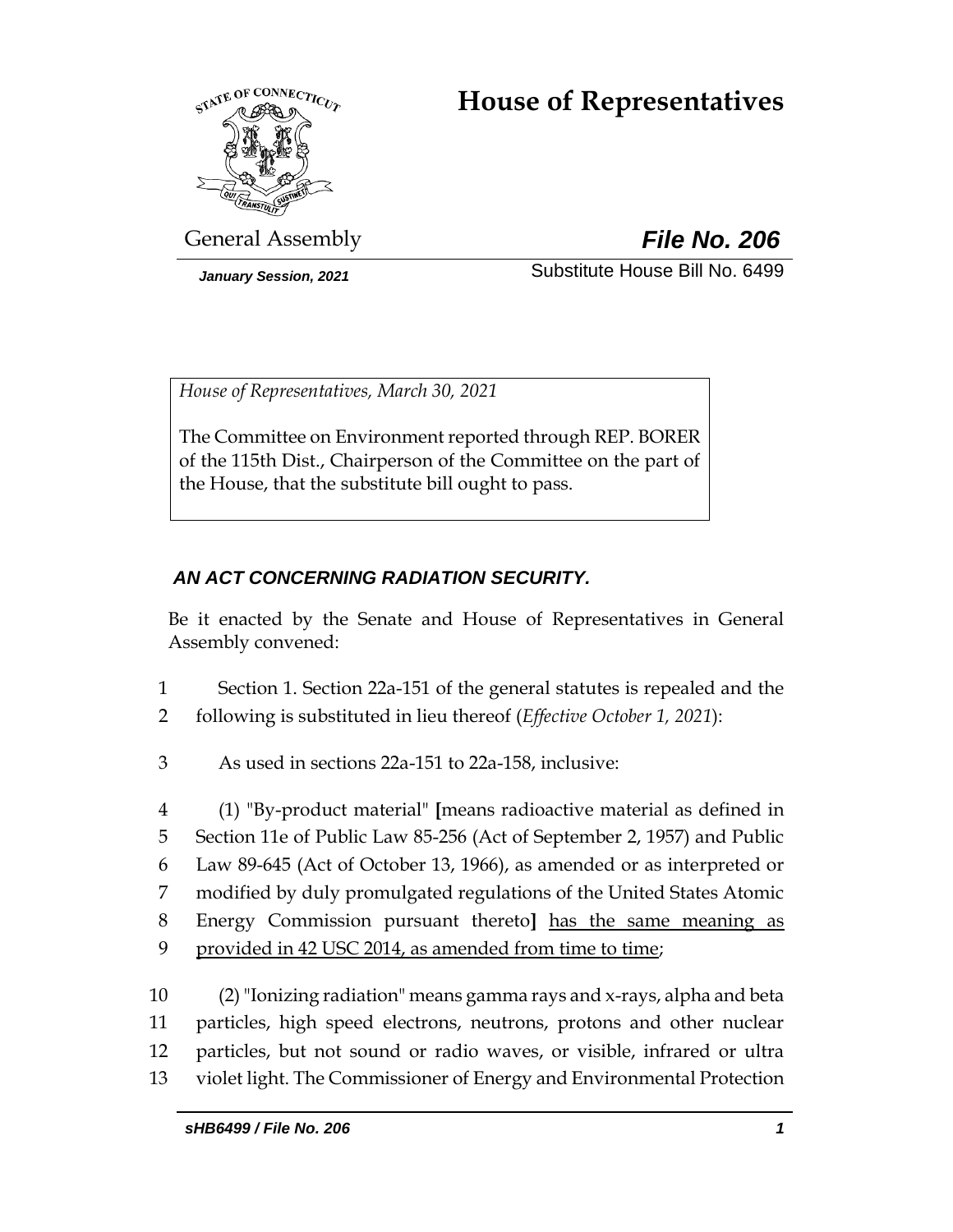shall be empowered to make regulations amending or modifying this definition;

 (3) "General license" means a license effective pursuant to regulations promulgated by the Commissioner of Energy and Environmental Protection without the filing of an application for, or issuance of a licensing document for, the transfer, transport, acquisition, ownership, possession or use of quantities of, or devices or equipment utilizing by- product, source, special nuclear materials or other radioactive material occurring naturally or produced artificially;

 (4) "Specific license" means a license, issued after application, to use, manufacture, produce, transfer, transport, receive, acquire, own, or possess quantities of, or devices or equipment utilizing by-product, source, special nuclear materials or other radioactive material occurring naturally or produced artificially;

 (5) "Person" means any individual, corporation, limited liability company, partnership, firm, association, trust, estate, public or private institution, group, agency, political subdivision of this state, any other state or political subdivision or agency thereof, and any legal successor, representative, agent or agency of any of the foregoing, other than the United States **[**Atomic Energy**]** Nuclear Regulatory Commission or any successor thereto, and other than agencies of the government of the United States licensed by the United States **[**Atomic Energy**]** Nuclear 36 Regulatory Commission or any successor thereto;

 (6) "Registration" means registration in conformance with the 38 requirements of section 22a-148, as amended by this act. The issuance of a specific license pursuant to sections 22a-151 to 22a-158, inclusive, shall be deemed to satisfy fully any registration requirements set forth in said section;

 (7) "Source material" **[**means material as defined in Section 11z of Public Law 85-256 (Act of September 2, 1957) and Public Law 89-645 (Act of October 13, 1966), as amended or as interpreted or modified by duly promulgated regulations of the United States Atomic Energy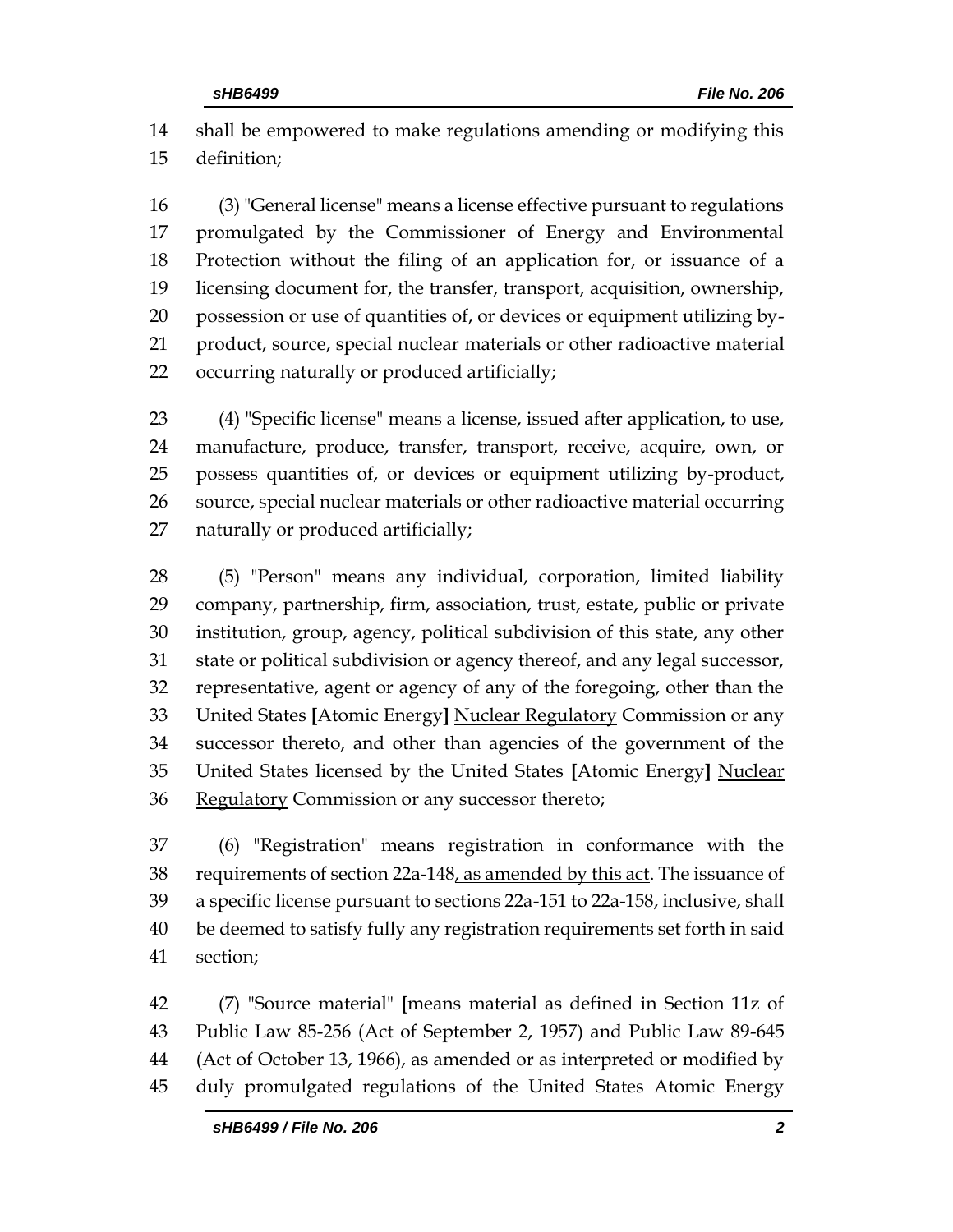|          | sHB6499<br>File No. 206                                                                                        |  |  |  |  |
|----------|----------------------------------------------------------------------------------------------------------------|--|--|--|--|
| 46<br>47 | Commission pursuant thereto] has the same meaning as provided in 42<br>USC 2014, as amended from time to time; |  |  |  |  |
|          |                                                                                                                |  |  |  |  |
| 48       | (8) "Special nuclear material" [means material as defined in Section                                           |  |  |  |  |
| 49       | 11aa of Public Law 85-256 (Act of September 2, 1957) and Public Law 89-                                        |  |  |  |  |
| 50       | 645 (Act of October 13, 1966), as amended or as interpreted or modified                                        |  |  |  |  |
| 51       | by duly promulgated regulations of the United States Atomic Energy                                             |  |  |  |  |
| 52       | Commission pursuant thereto.] has the same meaning as provided in                                              |  |  |  |  |
| 53       | section 42 USC 2014, as amended from time to time;                                                             |  |  |  |  |
| 54       | (9) "Radioactive materials" means any solid, liquid or gas that emits                                          |  |  |  |  |
| 55       | ionizing radiation spontaneously;                                                                              |  |  |  |  |
| 56       | (10) "Commissioner" means the Commissioner of Energy and                                                       |  |  |  |  |
| 57       | Environmental Protection or the commissioner's designee or agent.                                              |  |  |  |  |
| 58       | Sec. 2. Section 22a-153 of the general statutes is repealed and the                                            |  |  |  |  |
| 59       | following is substituted in lieu thereof (Effective October 1, 2021):                                          |  |  |  |  |
| 60       | (a) The Commissioner of Energy and Environmental Protection shall                                              |  |  |  |  |
| 61       | supervise and regulate in the interest of the public health and safety the                                     |  |  |  |  |
| 62       | use of ionizing radiation within the state.                                                                    |  |  |  |  |
| 63       | (b) Said commissioner may employ, subject to the provisions of                                                 |  |  |  |  |
| 64       | chapter 67, and prescribe the powers and duties of such persons as may                                         |  |  |  |  |
| 65       | be necessary to carry out the provisions of sections 22a-151 to 22a-158,                                       |  |  |  |  |
| 66       | inclusive, as amended by this act.                                                                             |  |  |  |  |
| 67       | (c) Said commissioner shall [make such regulations as may be                                                   |  |  |  |  |
| 68       | necessary to carry out the provisions of said sections] adopt regulations,                                     |  |  |  |  |
| 69       | in accordance with the provisions of chapter 54, concerning sources of                                         |  |  |  |  |
| 70       | ionizing radiation and radioactive materials, including, but not limited                                       |  |  |  |  |
| 71       | to, regulations:                                                                                               |  |  |  |  |
| 72       | (1) Necessary to secure agreement state status from the United States                                          |  |  |  |  |
| 73       | Nuclear Regulatory Commission pursuant to section 274 of the Atomic                                            |  |  |  |  |
| 74       | Energy Act of 1954, 42 USC 2021, as amended from time to time;                                                 |  |  |  |  |
| 75       | (2) Relating to the construction, operation, control, tracking, security                                       |  |  |  |  |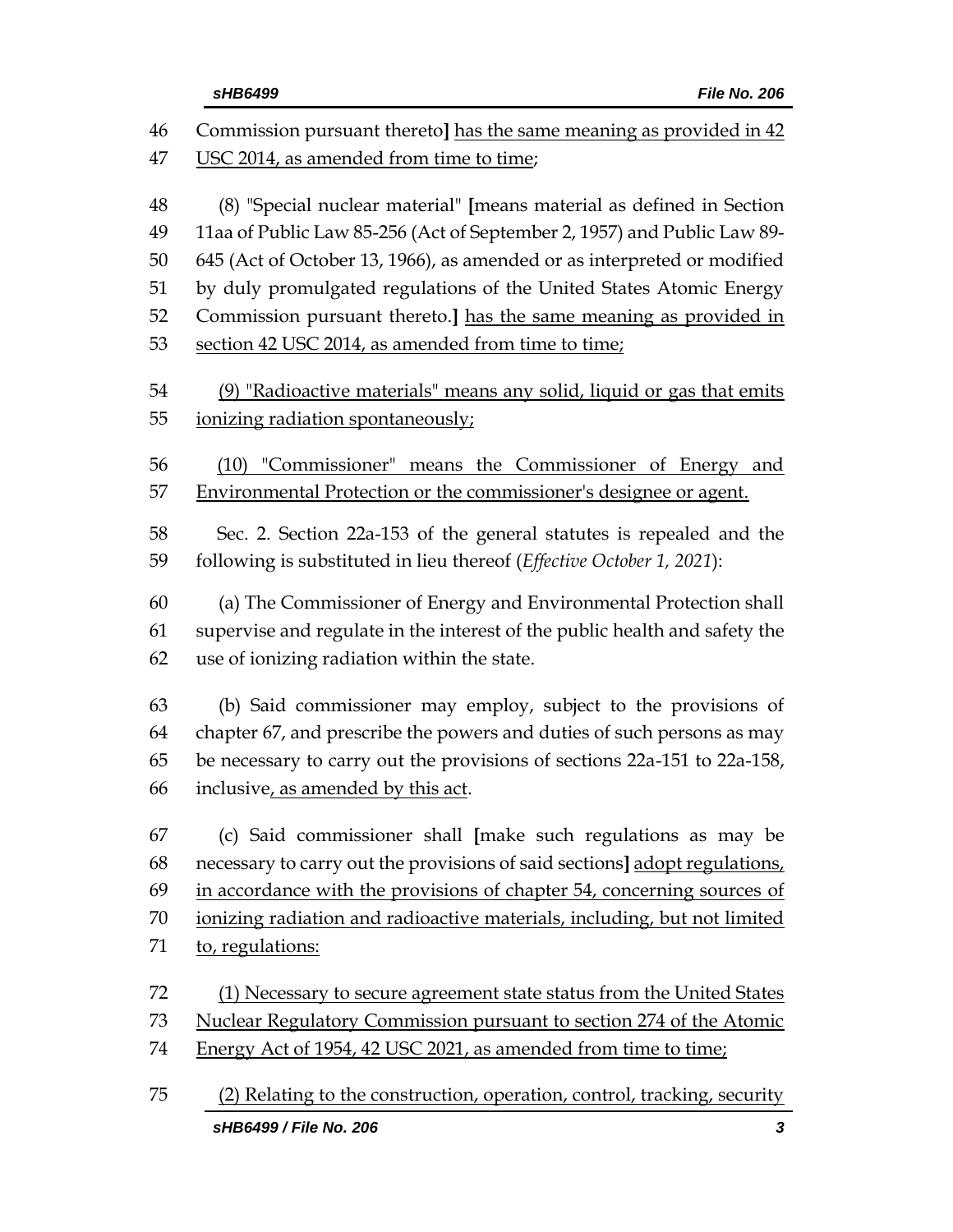|     | sHB6499<br>File No. 206                                                   |
|-----|---------------------------------------------------------------------------|
| 76  | or decommissioning of sources of ionizing radiation, including, but not   |
| 77  | limited to, any modification or alteration of such sources;               |
| 78  | (3) Relating to the production, transportation, use, storage,             |
| 79  | disposal or remediation of<br>possession, management, treatment,          |
| 80  | radioactive materials;                                                    |
| 81  | (4) Relating to planning for and responding to terrorist or other         |
| 82  | emergency events, or the potential for such events, that involve or may   |
| 83  | include radioactive materials;                                            |
| 84  | (5) Necessary to carry out the provisions of sections 22a-151 to 22a-     |
| 85  | 158, inclusive, as amended by this act;                                   |
| 86  | (6) Establishing fees for the licensure of sources of ionizing radiation, |
| 87  | that, in conjunction with the fees collected pursuant to section 22a-148, |
| 88  | as amended by this act, shall be sufficient for the administration,       |
| 89  | implementation and enforcement of an ionizing radiation program; and      |
| 90  | (7) To reciprocate in the recognition of specific licenses issued by the  |
| 91  | United States Nuclear Regulatory Commission (NRC) or another state        |
| 92  | that has reached agreement with the NRC pursuant to 42 USC 2021(b),       |
| 93  | as amended from time to time.                                             |
| 94  | (d) The Governor, or the commissioner, is authorized to employ such       |
| 95  | consultants, experts and technicians as [he shall deem] are necessary for |
| 96  | the purpose of conducting investigations and reporting [to him] on        |
| 97  | matters connected with the implementation of the provisions of [said]     |
| 98  | sections 22a-148 to 22a-158, inclusive, as amended by this act.           |
| 99  | (e) Any fees collected in accordance with section 22a-148, as amended     |
| 100 | by this act, or 22a-150, or any regulations adopted pursuant to           |
| 101 | subsection (c) of this section, shall be deposited in the General Fund.   |
| 102 | (f) The commissioner may establish radiation exposure guidelines for      |
| 103 | emergency responders and the public for the management of                 |
| 104 | emergencies involving radioactive materials. Any such guidelines may      |
| 105 | be based upon the recommendations of the federal government and the       |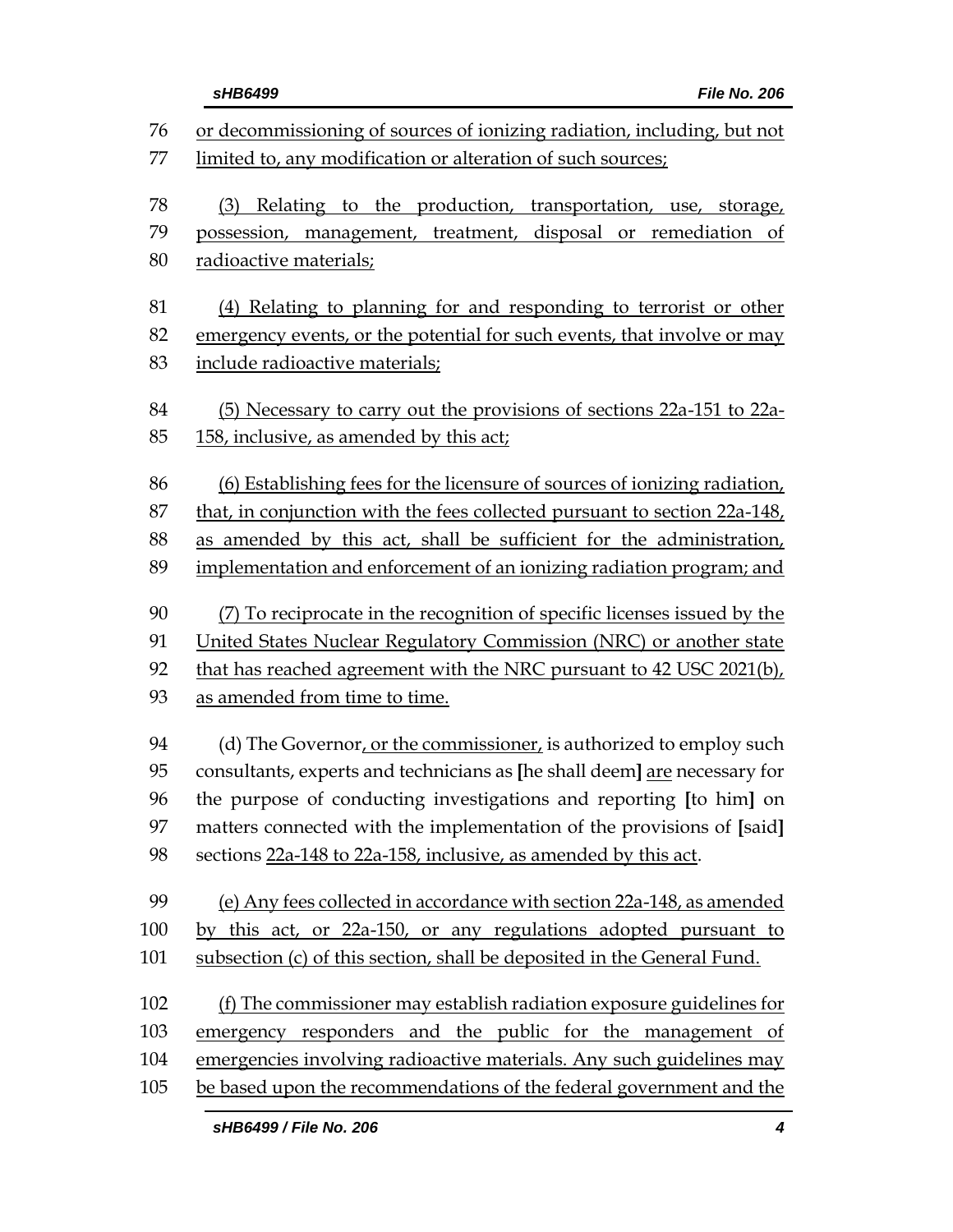| sHB6499 |
|---------|
|---------|

National Council on Radiation Protection and Measurements.

 Sec. 3. Subsection (a) of section 22a-154 of the general statutes is repealed and the following is substituted in lieu thereof (*Effective October 1, 2021*):

 (a) The Commissioner of Energy and Environmental Protection **[**may provide by regulation for**]** shall adopt regulations, in accordance with the provisions of chapter 54, for the general or specific licensing of **[**by- product, source, special nuclear materials and other**]** sources of ionizing radiation. **[**, or devices or equipment utilizing such materials, and for amendment, suspension, or revocation of licenses issued pursuant thereto**]** The commissioner may issue, deny, renew, modify, suspend or 117 revoke such licenses and may include such terms and conditions in such 118 licenses that the commissioner deems necessary.

 Sec. 4. Section 22a-157 of the general statutes is repealed and the following is substituted in lieu thereof (*Effective October 1, 2021*):

121 No person shall construct, operate, use, manufacture, produce, transport, transfer, receive, acquire, decommission, own or possess any source of ionizing radiation, unless **[**exempt, licensed or registered in accordance with the provisions of sections 22a-148 to 22a-158, inclusive**]** 125 such activity is in compliance with all requirements of this chapter, including any regulation adopted, or registration or license issued pursuant to this chapter. No person shall produce, transport, store, possess, manage, treat, remediate, distribute, sell, install, repair or dispose of any radioactive materials, unless such activity is in compliance with all requirements of this chapter, including any regulation adopted, or registration or license issued pursuant to this chapter. No person shall fail to register a source of ionizing radiation 133 required to be registered under this chapter, including as required by any regulation adopted, or registration or license issued pursuant to this chapter.

 Sec. 5. (NEW) (*Effective October 1, 2021*) (a) The Commissioner of Energy and Environmental Protection may take steps that the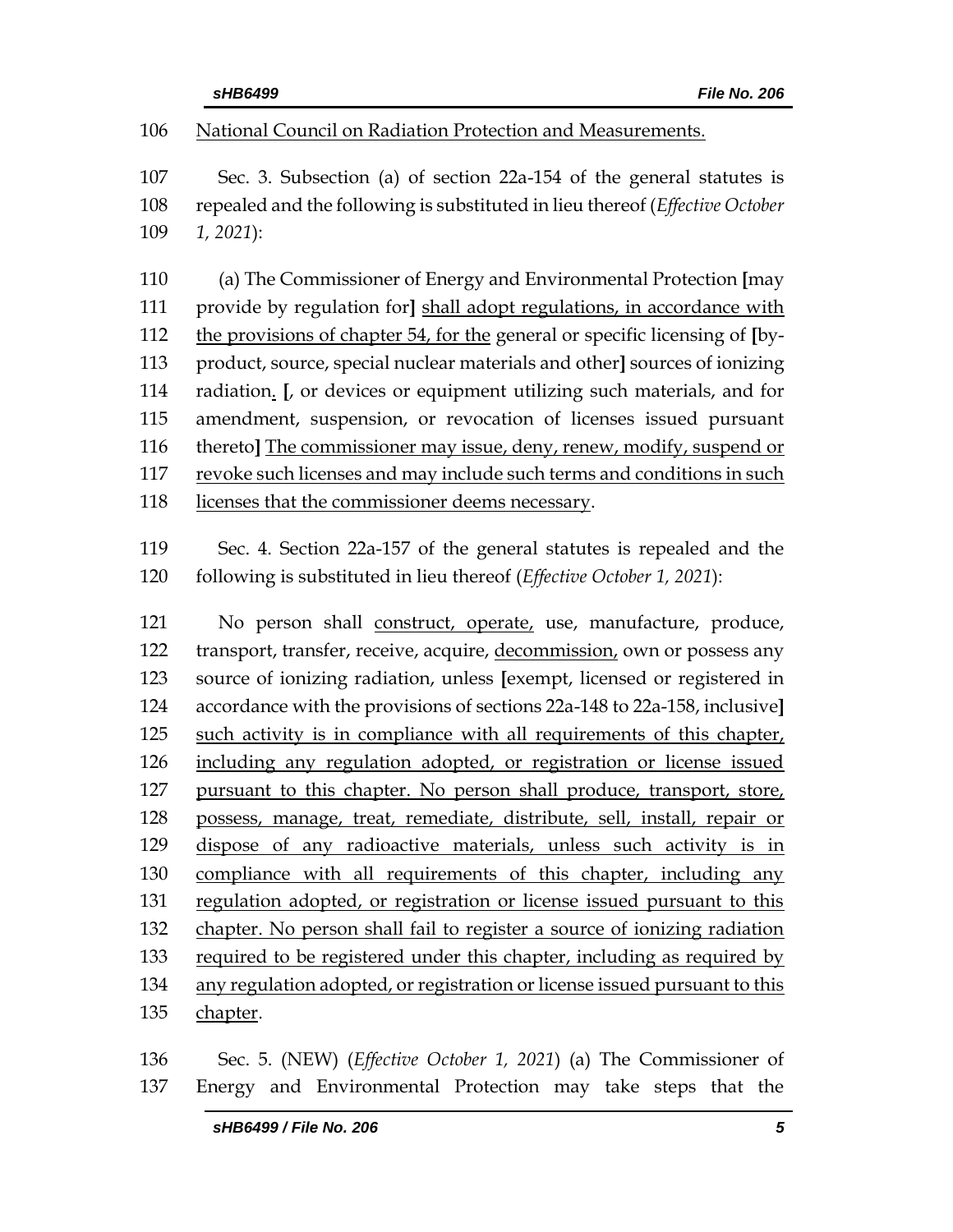commissioner deems necessary to protect human health and the environment, including, but not limited to, investigating, monitoring, abating, containing, mitigating or removing any hazard, potential hazard, pollution, contamination or potential pollution or contamination if: (1) Any person causes or is responsible for any exposure hazard or potential exposure hazard from radioactive materials, radioactive waste or a source of ionizing radiation, or causes or is responsible for pollution, contamination or potential pollution or contamination of any land, water, air or other natural resource of the state through a discharge, spillage, uncontrolled loss, release, leakage, seepage or filtration of radioactive material or radioactive waste, and does not act immediately to prevent, abate, contain, mitigate or remove such hazard, potential hazard, pollution, contamination, or potential pollution or contamination, to the satisfaction of the commissioner, or (2) the person responsible is unknown, and such hazard, potential hazard, pollution, contamination, or potential pollution or contamination, is not being prevented, abated, contained, mitigated or removed by the federal government, any state agency, any municipality or any regional or interstate authority. The commissioner may enter into a contract with any person for the purpose of carrying out the provisions of this subsection.

 (b) Any person who causes or is responsible for any exposure hazard or potential exposure hazard from radioactive materials, radioactive waste or a source of ionizing radiation or who causes or is responsible for pollution, contamination, or potential pollution or contamination of any land, water, air or other natural resource of the state through a discharge, spillage, uncontrolled loss, release, leakage, seepage or filtration of radioactive material or radioactive waste shall be liable for all costs and expenses incurred by the commissioner in accordance with subsection (a) of this section, including all costs and expenses to restore the air, water, land and other natural resources of the state, and shall be liable for all attorneys' fees, court costs and any other legal expenses incurred by the state regarding the recovery of such costs. Nothing in this subsection shall preclude the commissioner from seeking additional compensation or such other relief that a court may award, including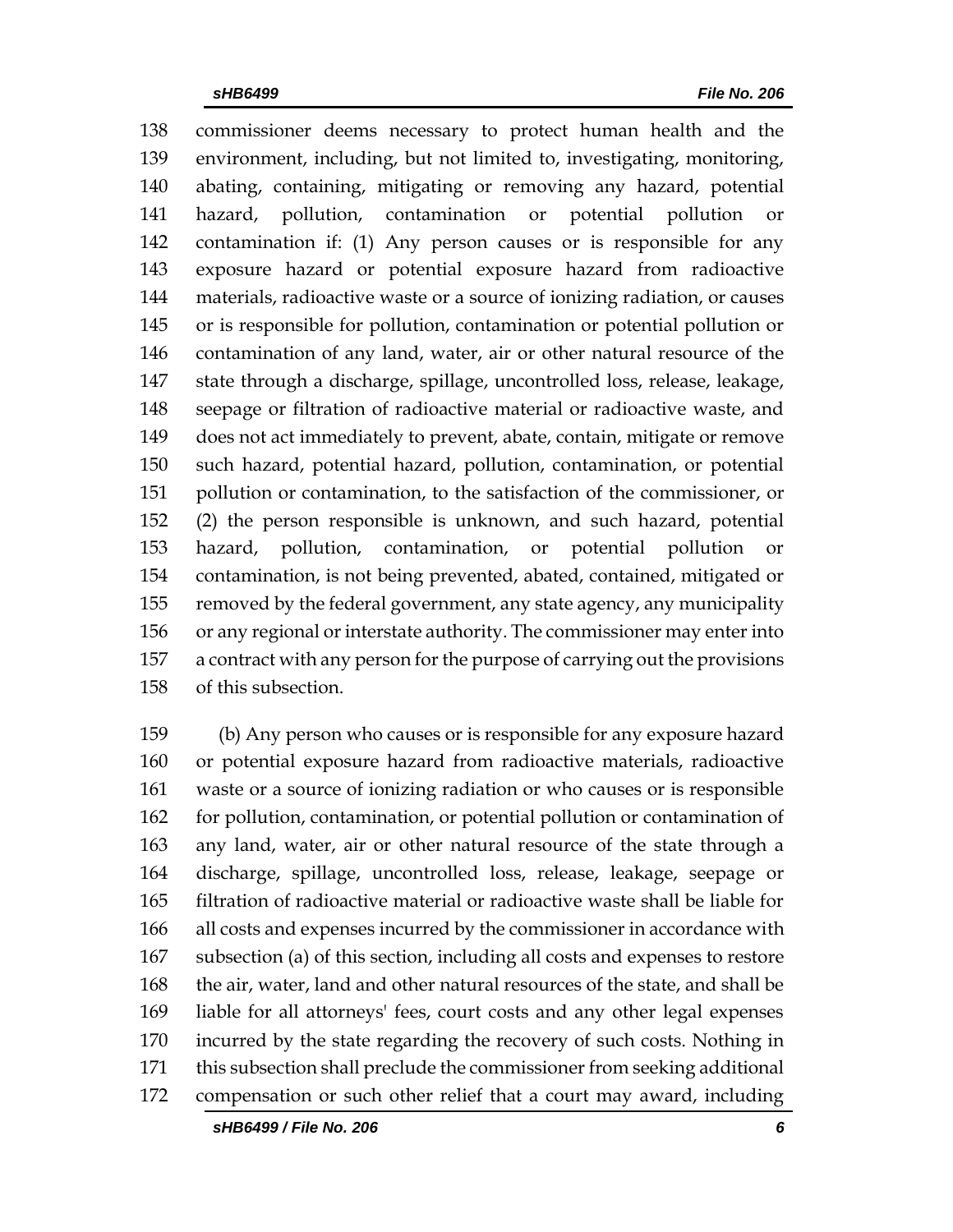punitive damages. When such hazard, potential hazard, pollution, contamination or potential pollution or contamination results from the action or inaction of more than one person, each person shall be held jointly and severally liable for such costs. Upon request of the commissioner, the Attorney General shall bring a civil action to recover all such costs and expenses from the person who caused or is responsible for any such hazard, potential hazard, pollution, contamination or potential pollution or contamination.

 (c) Any person who prevents, abates, contains, removes or mitigates any (1) exposure hazard or potential exposure hazard from radioactive materials, radioactive waste or a source of ionizing radiation that is not authorized by a provision of the general statutes, any regulation, registration or license, or (2) any pollution or contamination or potential pollution or contamination of any land, water, air or other natural resources of the state through a discharge, spillage, uncontrolled loss, release, leakage, seepage or filtration of radioactive material or radioactive waste that is not authorized by a provision of the general statutes, any regulation, registration or license, shall be entitled to reimbursement of the reasonable costs incurred or expended for such abatement, containment, removal or mitigation from any person whose negligent, reckless, knowing or intentional action or inaction caused such hazard, potential hazard, pollution, contamination or potential pollution or contamination. When such hazard, potential hazard, pollution, contamination or potential pollution or contamination results from the action or inaction of more than one person, each such person shall be held jointly and severally liable for such costs.

 (d) Whenever the commissioner incurs contractual obligations in carrying out the authority vested in the commissioner pursuant to subsection (a) of this section and the person who causes or is responsible for the hazard, potential hazard, pollution, contamination or potential pollution or contamination does not assume the tasks and responsibilities that are the subject of such contractual obligations, the commissioner shall request the Attorney General to bring a civil action, pursuant to subsection (b) of this section, to recover the costs and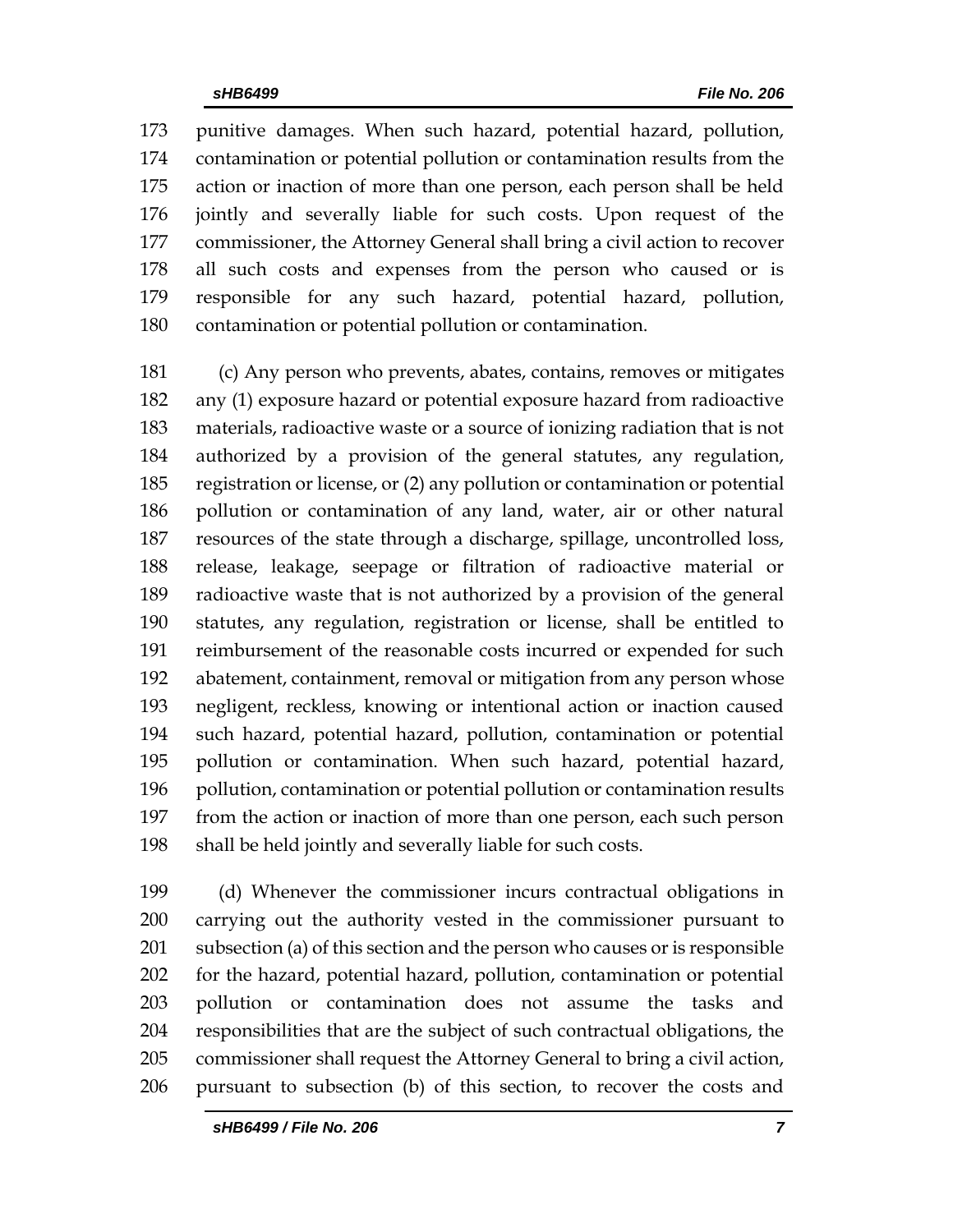expenses of such contractual obligations and other costs and expenses provided for in subsection (b) of this section. If the person responsible is unknown, the commissioner shall request the federal government to assume such contractual obligations to the extent provided for by federal law.

 Sec. 6. Subsection (a) of section 22a-6a of the general statutes is repealed and the following is substituted in lieu thereof (*Effective October 1, 2021*):

 (a) Any person who knowingly or negligently violates any provision of section 14-100b or 14-164c, subdivision (3) of subsection (b) of section 15-121, section 15-171, 15-172, 15-175, 22a-5, 22a-6 or 22a-7, chapter 440, chapter 441, section 22a-69 or 22a-74, subsection (b) of section 22a-134p, sections 22a-148 to 22a-150, inclusive, as amended by this act, section 22a-153, as amended by this act, 22a-154, as amended by this act, section 22a-157, as amended by this act, section 22a-158, section 22a-162, 22a- 171, 22a-174, 22a-175, 22a-177, 22a-178, 22a-181, 22a-183, 22a-184, 22a- 190, 22a-208, 22a-208a, 22a-209, 22a-213, 22a-220, 22a-225, 22a-231, 22a- 336, 22a-342, 22a-345, 22a-346, 22a-347, 22a-349a, 22a-358, 22a-359, 22a- 361, 22a-362, 22a-365 to 22a-379, inclusive, 22a-401 to 22a-411, inclusive, 22a-416, 22a-417, 22a-424 to 22a-433, inclusive, 22a-447, 22a-449, 22a-450, 22a-451, 22a-454, 22a-458, 22a-461, 22a-462 or 22a-471, or any regulation, order or permit adopted or issued thereunder by the Commissioner of Energy and Environmental Protection shall be liable to the state for the reasonable costs and expenses of the state in detecting, investigating, controlling and abating such violation. Such person shall also be liable to the state for the reasonable costs and expenses of the state in restoring the air, waters, lands and other natural resources of the state, including plant, wild animal and aquatic life to their former condition insofar as practicable and reasonable, or, if restoration is not practicable or reasonable, for any damage, temporary or permanent, caused by such 237 violation to the air, waters, lands or other natural resources of the state, including plant, wild animal and aquatic life and to the public trust therein. Institution of a suit to recover for such damage, costs and expenses shall not preclude the application of any other remedies.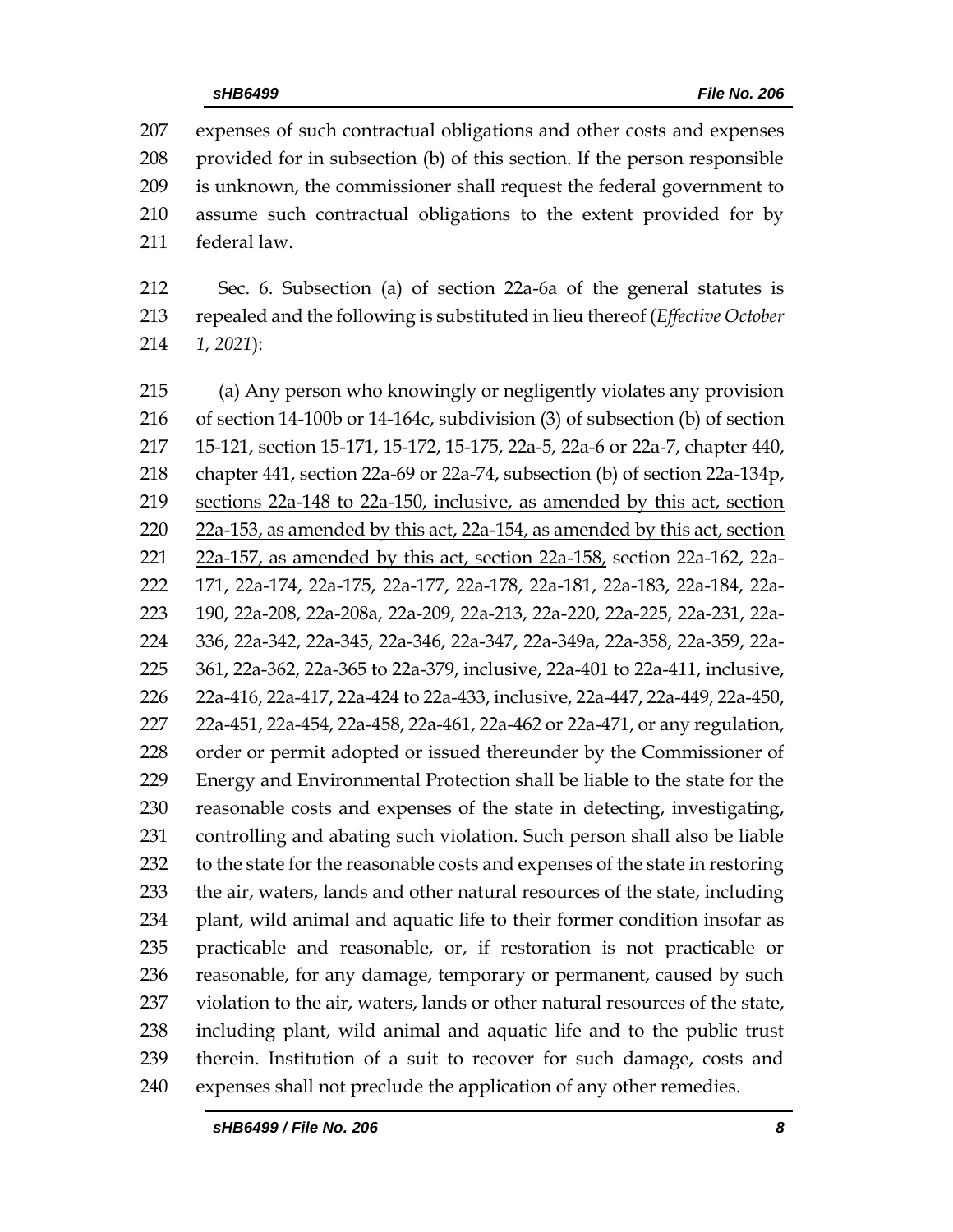| 241 | Sec. 7. Section 16a-101 of the general statutes is repealed and the          |
|-----|------------------------------------------------------------------------------|
| 242 | following is substituted in lieu thereof (Effective October 1, 2021):        |
| 243 | As used in this chapter:                                                     |
| 244 | (1) "Atomic energy" [means all forms of energy released in the course        |
| 245 | of nuclear fission or nuclear transformation] has the same meaning as        |
| 246 | provided in 42 USC 2014, as amended from time to time;                       |
| 247 | (2) "By-product material" [means any radioactive materials, except           |
| 248 | special nuclear materials, yielded in or made radioactive by exposure to     |
| 249 | the radiation incident to the process of producing or utilizing special      |
| 250 | nuclear materials] has the same meaning as provided in 42 USC 2014, as       |
| 251 | amended from time to time;                                                   |
| 252 | (3) "Production facility" [means (A) any equipment or device capable         |
| 253 | of the production of special nuclear material in such quantity as to be of   |
| 254 | significance to the common defense and security, or in such manner as        |
| 255 | to affect the health and safety of the public; or (B) any important          |
| 256 | component part especially designed for such equipment or device] has         |
| 257 | the same meaning as provided in 42 USC 2014, as amended from time            |
| 258 | to time;                                                                     |
| 259 | (4) "Special nuclear material" [means (A) plutonium and uranium              |
| 260 | enriched in the isotope 233 or in the isotope 235, and any other material    |
| 261 | which the Governor declares by order to be special nuclear material          |
| 262 | after the United States Atomic Energy Commission has determined the          |
| 263 | material to be such; or (B) any material artificially enriched by any of the |
| 264 | foregoing] has the same meaning as provided in 42 USC 2014, as               |
| 265 | amended from time to time;                                                   |
| 266 | (5) "Utilization facility" [means (A) any equipment or device, except        |
| 267 | an atomic weapon, capable of making use of special nuclear materials         |
| 268 | in such quantity as to be of significance to the common defense and          |
| 269 | security, or in such manner as to affect the health and safety of the        |
| 270 | public, or peculiarly adapted for making use of atomic energy in such        |
| 271 | quantity as to be of significance to the common defense and security, or     |
|     | sHB6499 / File No. 206<br>9                                                  |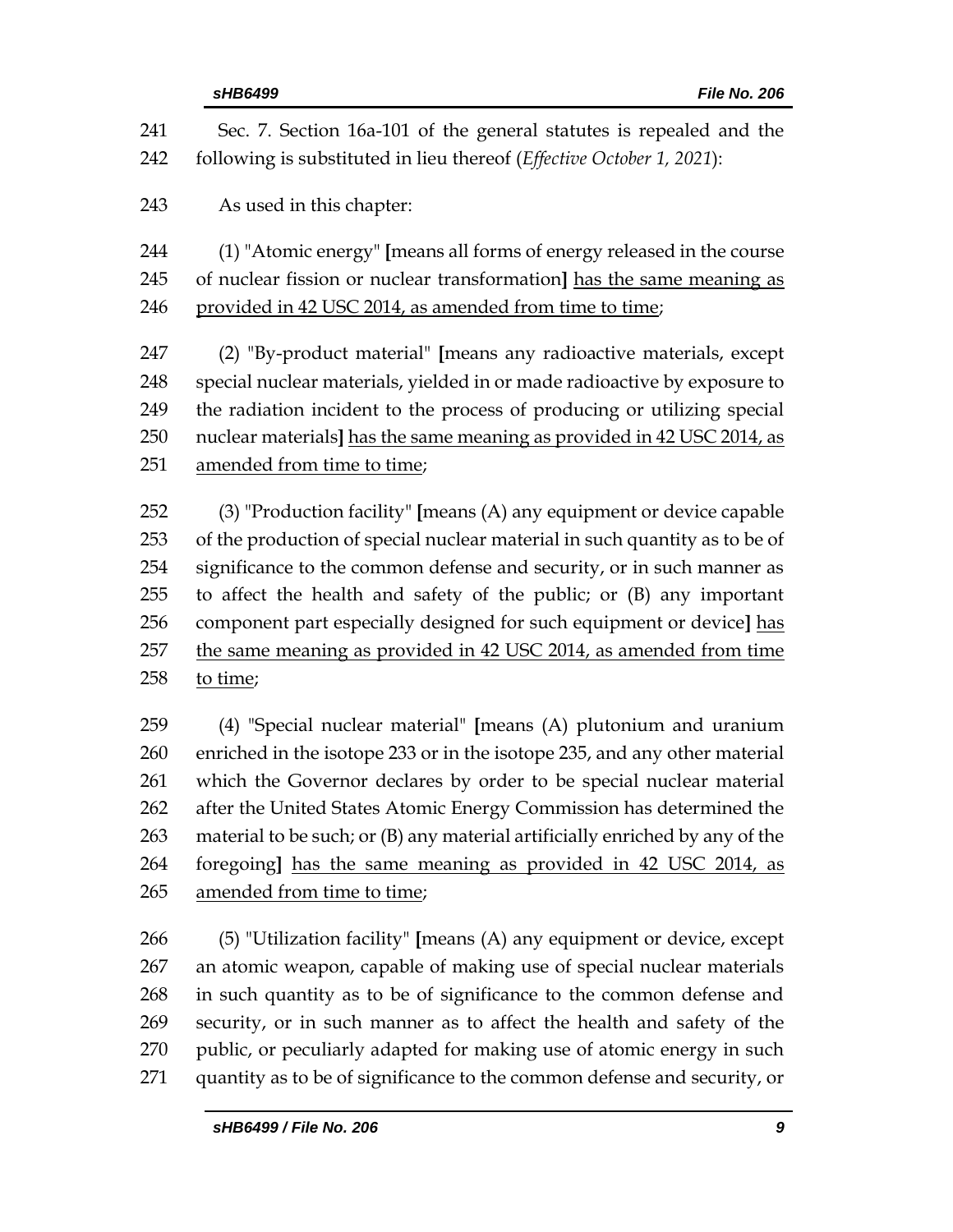| 272 | in such manner as to affect the health and safety of the public; or (B) any  |  |  |  |  |
|-----|------------------------------------------------------------------------------|--|--|--|--|
| 273 | important component part especially designed for such equipment or           |  |  |  |  |
| 274 | device.] has the same meaning as provided in 42 USC 2014, as amended         |  |  |  |  |
| 275 | from time to time;                                                           |  |  |  |  |
|     |                                                                              |  |  |  |  |
| 276 | (6) "Radioactive material" has the same meaning as provided in 42            |  |  |  |  |
| 277 | USC 2014, as amended from time to time;                                      |  |  |  |  |
| 278 | (7) "Source material" has the same meaning as provided in 42 USC             |  |  |  |  |
| 279 | 2014, as amended from time to time.                                          |  |  |  |  |
| 280 | Sec. 8. Subsection (b) of section 22a-148 of the general statutes is         |  |  |  |  |
|     |                                                                              |  |  |  |  |
| 281 | repealed and the following is substituted in lieu thereof (Effective October |  |  |  |  |

*1, 2021*):

 (b) No person, firm, corporation, town, city or borough shall operate or cause to be operated any source of ionizing radiation or shall produce, transport, store, possess or dispose of radioactive materials except under conditions which comply with regulations or with orders imposed by the Commissioner of Energy and Environmental Protection for the protection of the public health and preservation of the environment. Such regulations or orders shall be based **[**to the extent deemed practicable by said department**]** on the regulations of the United States **[**Atomic Energy**]** Nuclear Regulatory Commission, issued under authority granted to said commission by the Atomic Energy Act of 1954, **[**and entitled "Standards for Protection against Radiation" or, if such regulations should be deemed inappropriate by the Commissioner of Energy and Environmental Protection, on the latest recommendations of the National Committee on Radiation, as published by the United States Department of Commerce, National Bureau of Standards**]** as codified in 42 USC 2014, as amended from time 299 to time. No regulation pertaining to radiation sources and radioactive materials proposed to be issued by the commissioner shall become effective until thirty days after it has been submitted to the Coordinator of Atomic Development Activities unless, upon a finding of emergency need, the governor by order waives all or any part of said thirty-day period. In no case shall any source of ionizing radiation be utilized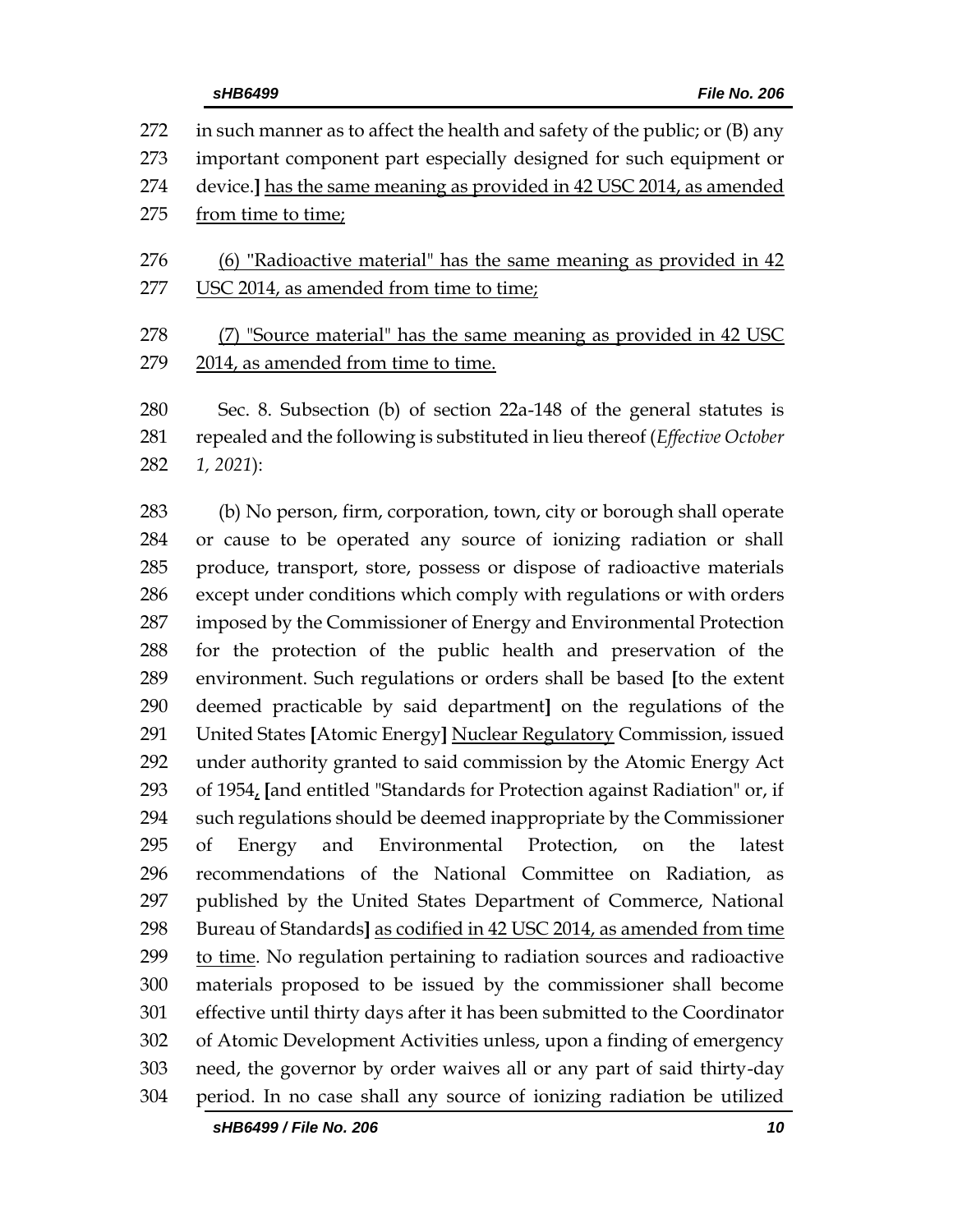305 otherwise than at the lowest practical level consistent with the best use 306 of the radiation facilities or radioactive materials involved.

307 Sec. 9. Section 22a-152 of the general statutes is repealed and the 308 following is substituted in lieu thereof (*Effective October 1, 2021*):

 The Governor, on behalf of this state, is authorized to enter into agreements with the government of the United States providing for **[**discontinuance**]** relinquishment of certain of the programs of the government of the United States with respect to sources of ionizing radiation and the assumption thereof by this state, as provided for in the Atomic Energy Act of 1954, as amended.

| This act shall take effect as follows and shall amend the following |                 |              |  |  |  |  |  |
|---------------------------------------------------------------------|-----------------|--------------|--|--|--|--|--|
| sections:                                                           |                 |              |  |  |  |  |  |
|                                                                     |                 |              |  |  |  |  |  |
| Section 1                                                           | October 1, 2021 | 22a-151      |  |  |  |  |  |
| Sec. $2$                                                            | October 1, 2021 | 22a-153      |  |  |  |  |  |
| Sec. $3$                                                            | October 1, 2021 | $22a-154(a)$ |  |  |  |  |  |
| Sec. 4                                                              | October 1, 2021 | 22a-157      |  |  |  |  |  |
| Sec. 5                                                              | October 1, 2021 | New section  |  |  |  |  |  |
| Sec. $6$                                                            | October 1, 2021 | $22a-6a(a)$  |  |  |  |  |  |
| Sec. 7                                                              | October 1, 2021 | 16a-101      |  |  |  |  |  |
| Sec. 8                                                              | October 1, 2021 | $22a-148(b)$ |  |  |  |  |  |
| Sec. $9$                                                            | October 1, 2021 | 22a-152      |  |  |  |  |  |

*ENV Joint Favorable Subst.*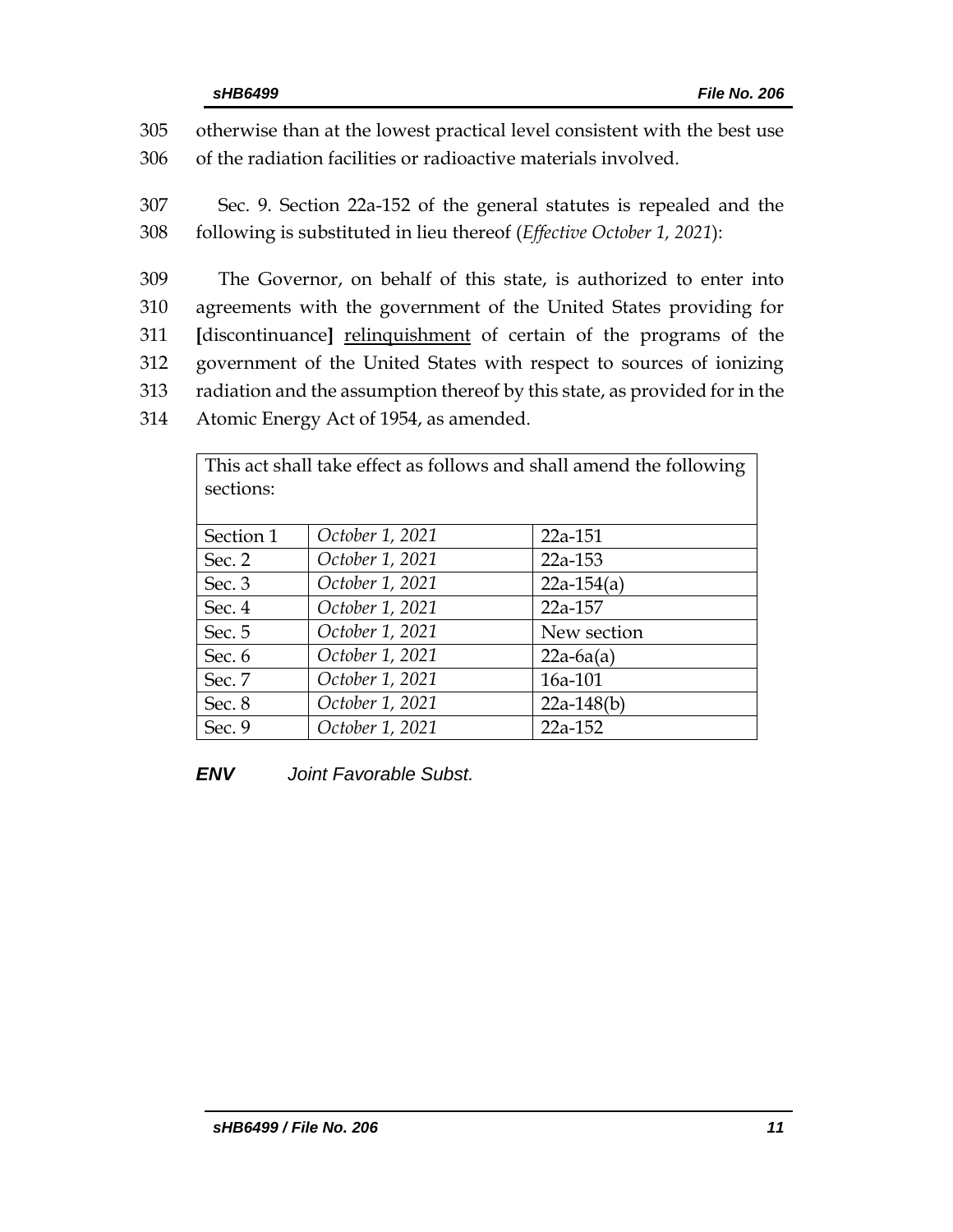*The following Fiscal Impact Statement and Bill Analysis are prepared for the benefit of the members of the General Assembly, solely for purposes of information, summarization and explanation and do not represent the intent of the General Assembly or either chamber thereof for any purpose. In general,*  fiscal impacts are based upon a variety of informational sources, including the analyst's professional *knowledge. Whenever applicable, agency data is consulted as part of the analysis, however final products do not necessarily reflect an assessment from any specific department.*

## *OFA Fiscal Note*

### *State Impact:*

| <b>Fund-Effect</b> | FY 22 \$  | FY 23 \$  |
|--------------------|-----------|-----------|
| Various - Savings  | 119,500   | 119,500   |
|                    |           |           |
|                    |           |           |
|                    |           |           |
|                    |           |           |
|                    |           |           |
| GF - Revenue       | 1,275,000 | 1,275,000 |
| Gain               |           |           |
| GF - Cost          | 307,724   | 316.956   |
|                    |           |           |
| GF - Cost          | 127,090   | 130.903   |
|                    |           |           |
|                    |           |           |

Note: GF=General Fund; Various=Various

## *Municipal Impact:* None

### *Explanation*

 $\overline{a}$ 

The bill expands the Department of Energy and Environmental Protection (DEEP) commissioner's authority to regulate radiation sources.

**Sections 1- 3** of the bill require DEEP to adopt regulations on sources of ionizing radiation and radioactive materials, and establish fees that are sufficient to administer, implement, and enforce an ionizing radiation program.

<sup>&</sup>lt;sup>1</sup>The fringe benefit costs for most state employees are budgeted centrally in accounts administered by the Comptroller. The estimated active employee fringe benefit cost associated with most personnel changes is 41.3% of payroll in FY 22 and FY 23.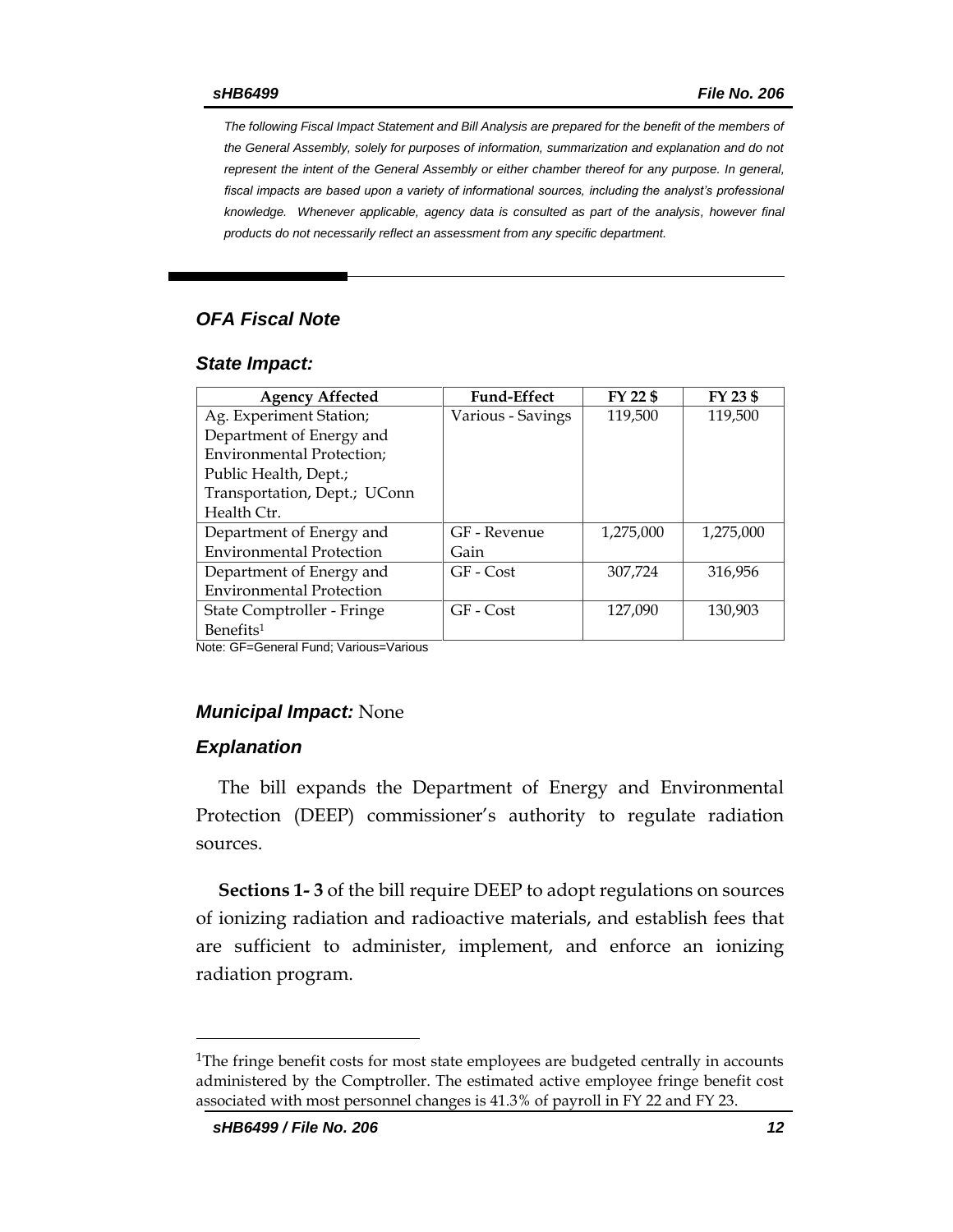The bill results in an estimated revenue gain to DEEP of \$1,275,000 annually associated with the newly established fees. Under the newly established state program, currently managed by the Nuclear Regulatory Commission (NRC), the regulated entities would remit fees to DEEP instead of the NRC.

Establishment of the new program would require DEEP to hire four additional staff to oversee the new licensing program, including a Supervising Radiation Control Physicist, an Environmental Analyst, and two Environmental Compliance Specialists. This results in costs to DEEP of \$307,724 in FY 22 and \$316,956 in FY 23, and associated fringe benefit costs of \$127,090 and \$130,903 respectively.

Additionally, the bill results in a savings of \$115,900 since various state agencies (the Agricultural Experiment Station, DEEP, The Departments of Public Health, Transportation, and the University of Connecticut Health Center) currently pay \$115,900 in aggregate to NRC each year for radioactive material license fees. Under the bill's provisions, these fees will be transferred to DEEP.

**Sections 4 – 6** of the bill may result in a revenue gain associated with penalties as it: (1) expands current existing penalties for violations of the state's radioactive materials laws to currently prohibited acts, and (2) makes negligible or intentional violations of the radiation and radioactive materials law's prohibited acts.

**Section 5** authorizes DEEP to take necessary actions to protect human health and the environment under certain circumstances and allows the agency to contract with anyone to address hazards, pollution, or contamination. To the extent DEEP chooses to contract with outside consultants, there may be costs for this purpose, which are expected to be covered by fees yielded under the bill.

## *The Out Years*

The annualized ongoing fiscal impact identified above would continue into the future subject to inflation and the amount of penalties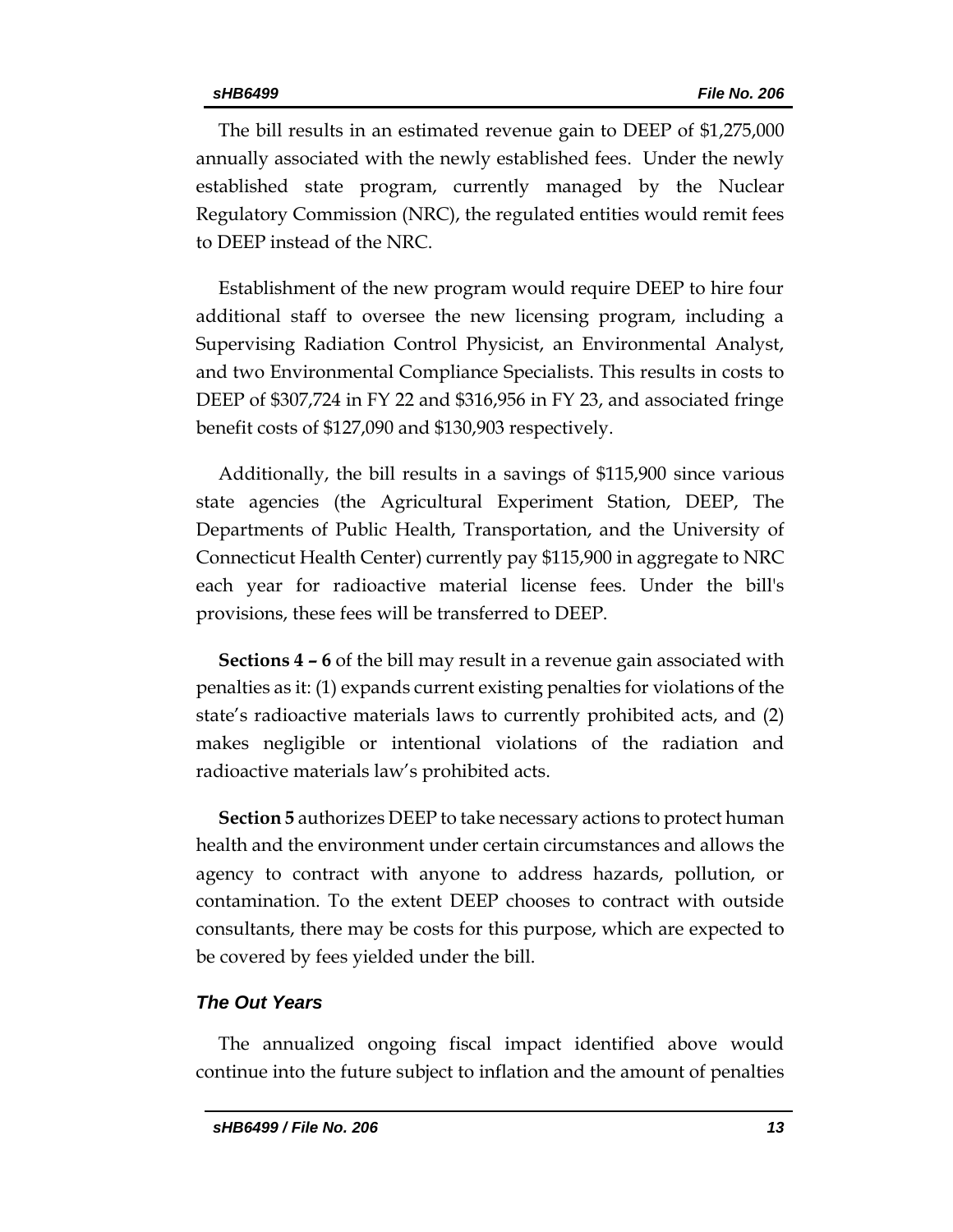remitted.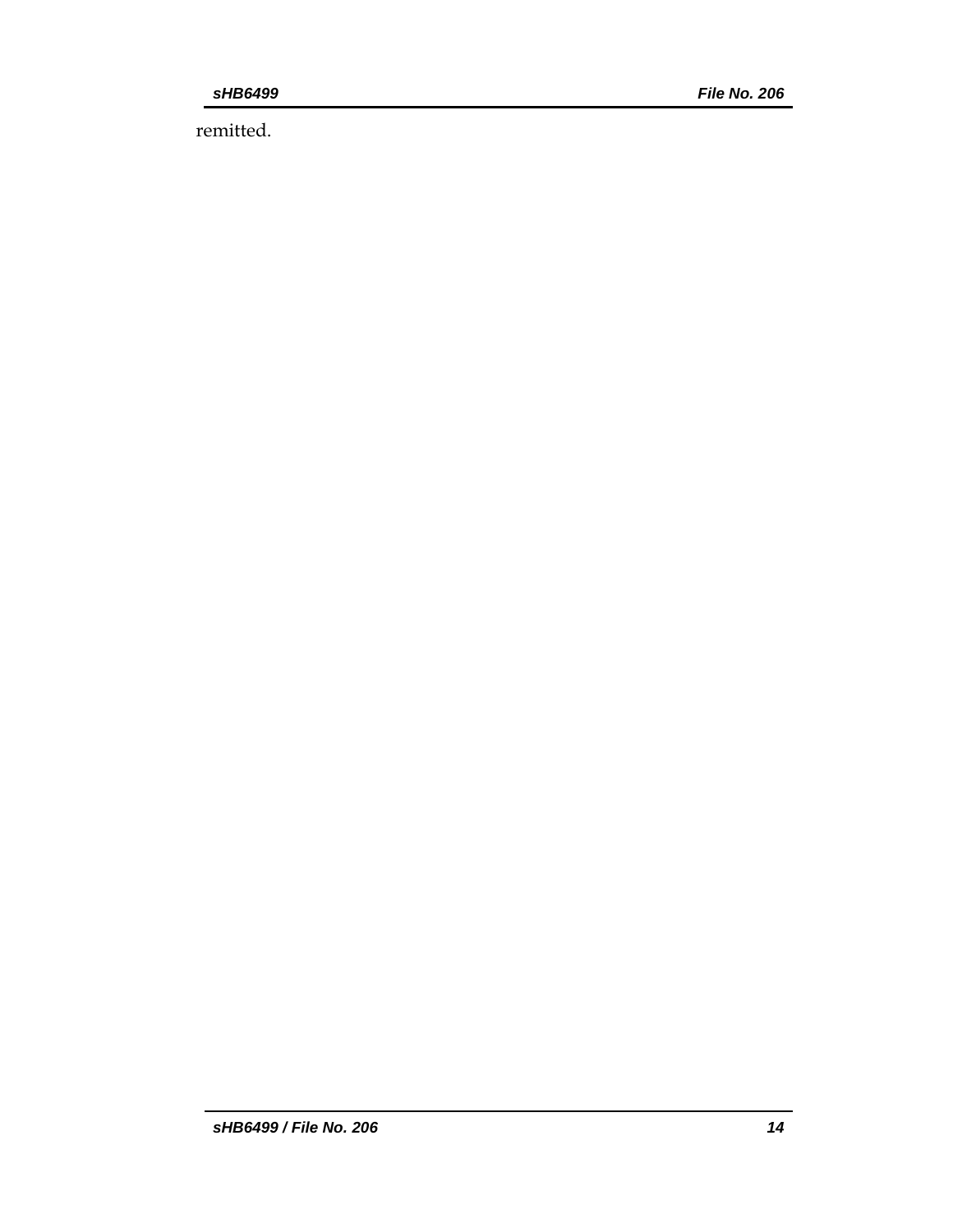# **OLR Bill Analysis sHB 6499**

## *AN ACT CONCERNING RADIATION SECURITY.*

## **SUMMARY**

This bill expands the Department of Energy and Environmental Protection (DEEP) commissioner's authority to regulate radiation sources. It does so by requiring her to adopt specific regulations on sources of ionizing radiation and radioactive materials, instead of only general regulations needed to carry out the ionizing radiation sources provisions under current law (see BACKGROUND). Under the bill, "radioactive materials" means any solid, liquid, or gas that emits ionizing radiation spontaneously.

By requiring the commissioner to adopt regulations on radioactive materials sources, the bill allows the state to pursue "agreement state status" from the U.S. Nuclear Regulatory Commission (NRC) (see BACKGROUND). The bill requires the regulations to include provisions on such things as (1) regulating ionizing radiation and radioactive materials sources; (2) planning for and responding to emergency events; (3) recognizing other state or NRC licenses; and (4) setting fees, which must be deposited into the General Fund.

The bill prohibits certain actions with respect to radioactive materials and extends existing penalties to those actions. It authorizes the commissioner to address exposure hazards and contamination from radiation and makes those responsible for the contamination liable for cleanup costs and expenses.

The bill also makes many minor, conforming, and technical changes, including several to effectuate the transition to "agreement state status" and update definitions to align with corresponding federal law (42 U.S.C. § 2014).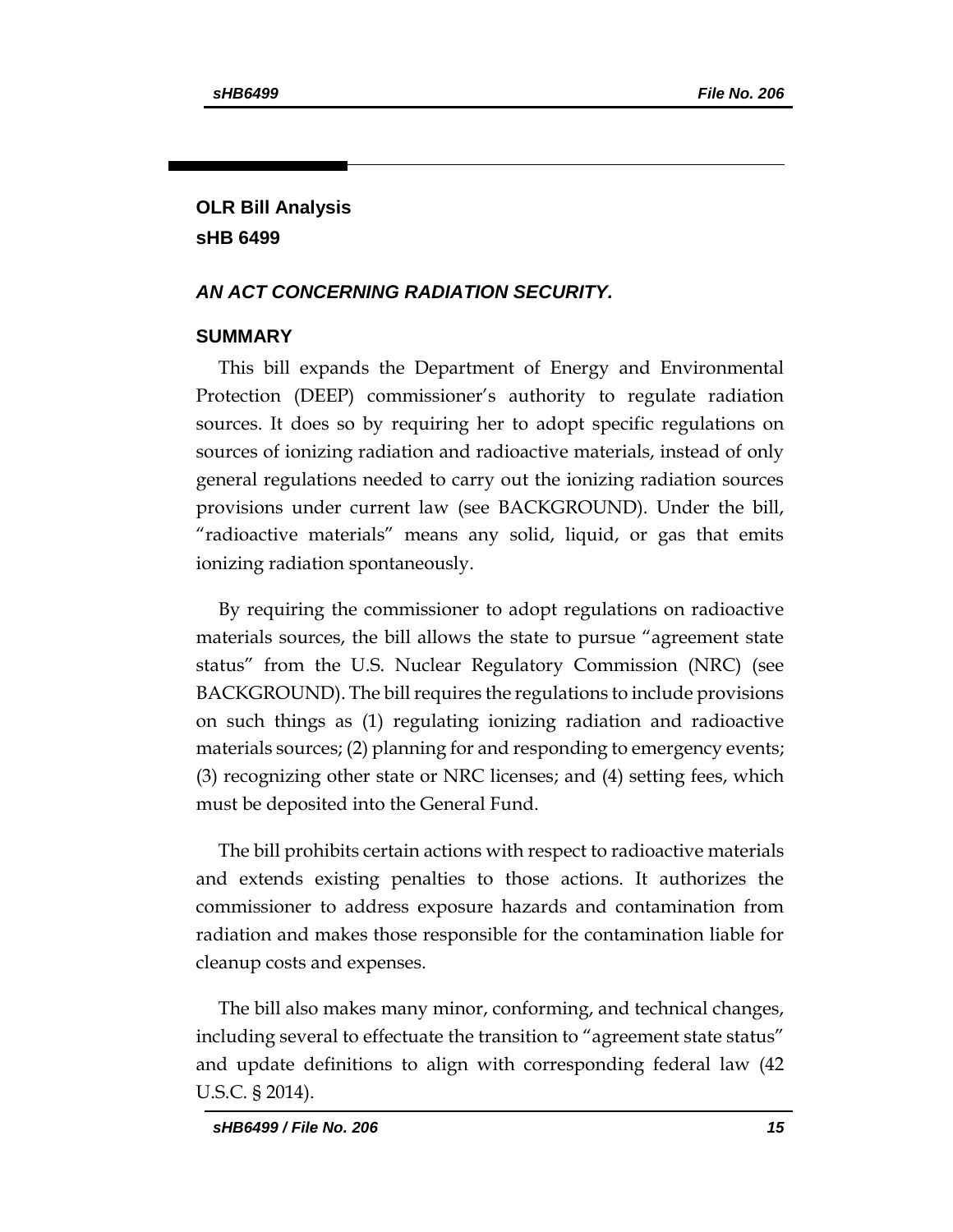# EFFECTIVE DATE: October 1, 2021

# **§§ 1-3 — DEEP REGULATORY AUTHORITY** *General Regulations*

The bill requires the commissioner to adopt regulations on sources of both ionizing radiation and radioactive materials. Under the bill, the regulations she must adopt are those that are:

- 1. needed to (a) secure "agreement state status" from NRC, pursuant to § 274 of the Atomic Energy Act of 1954, 42 U.S.C. § 2021, and (b) carry out the state radiation and radioactive materials law;
- 2. related to (a) constructing, operating, controlling, tracking, securing, or decommissioning ionizing radiation sources, including modifying or altering them, and (b) producing, transporting, using, storing, possessing, managing, treating, disposing of, or remediating radioactive materials;
- 3. related to planning for and responding to terrorist or other emergency events, or potential ones, that involve or may include radioactive materials (see "Guidelines," below);
- 4. for reciprocating recognition of specific licenses that NRC or another state with "agreement state status" issues; and
- 5. concerning fees to license ionizing radiation sources that, with certain existing registration fees, are enough to administer, implement, and enforce an ionizing radiation program.

# *Licensing*

Current law authorizes the commissioner to, through regulation, use general or specific licenses for ionizing radiation sources. The bill requires her to adopt regulations to license these sources, either through general or specific licenses. It allows her to (1) issue, deny, renew, modify, suspend, or revoke a license and (2) include terms and conditions in licenses as she deems necessary.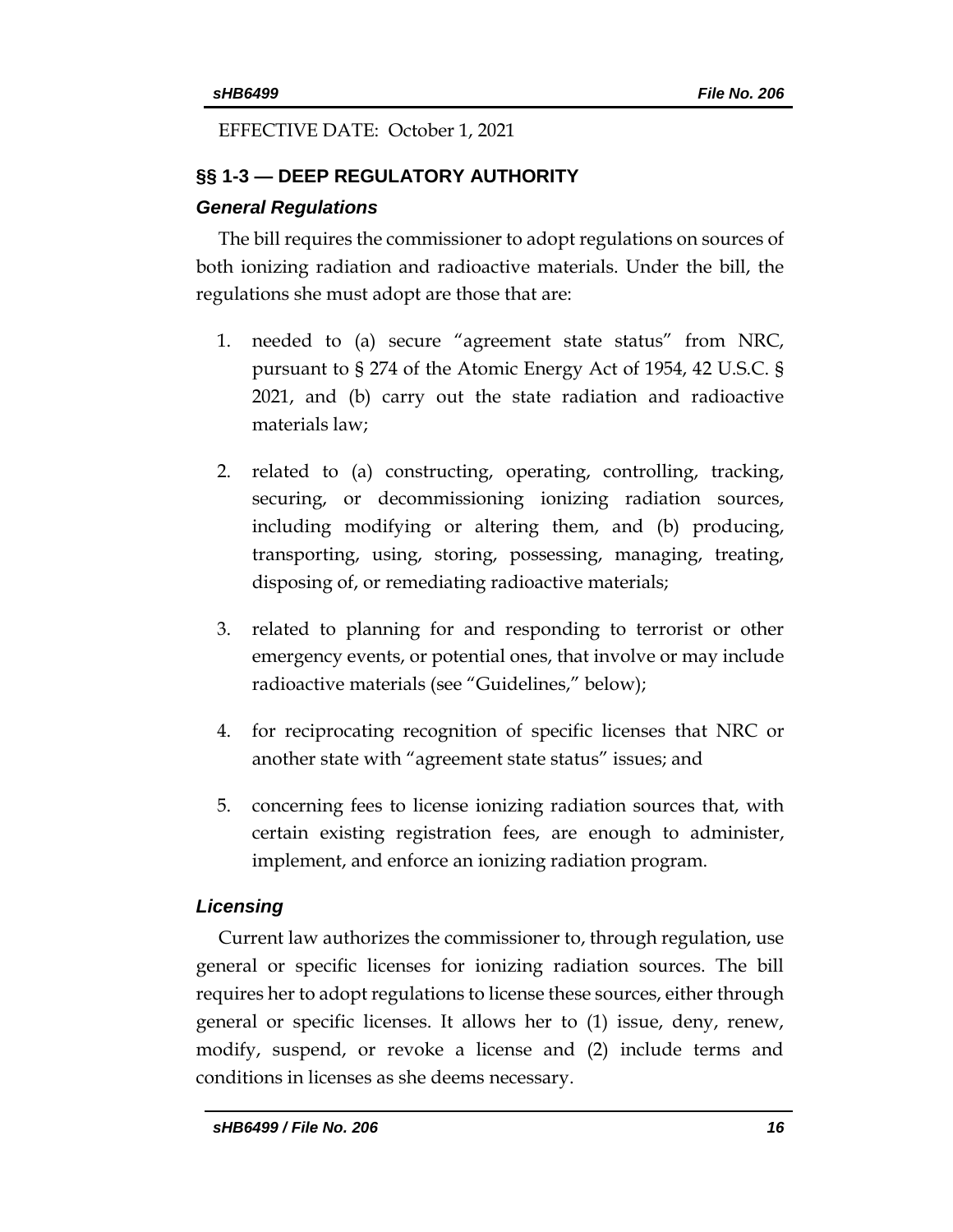## *Guidelines*

The bill allows the commissioner to establish radiation exposure guidelines for first responders and the public to manage emergencies involving radioactive materials, which may be based on recommendations from the federal government and the National Council on Radiation Protection and Measurements.

## *Outside Experts*

The bill allows the commissioner, in addition to the governor as allowed under current law, to hire necessary consultants, experts, and technicians to investigate and report on matters related to implementing the state's radiation and radioactive materials law.

# **§§ 4 & 6 — PROHIBITED ACTS**

Current law prohibits the following actions related to ionizing radiation sources unless the source is exempt or properly licensed or registered: using, manufacturing, producing, transporting, transferring, receiving, acquiring, owning, or possessing. The bill expands the prohibited actions to include constructing, operating, or decommissioning. It explicitly prohibits failing to register a source.

The bill prohibits the following actions with respect to radioactive materials, unless done in compliance with the law and any associated regulation, regulation, or license: producing, transporting, storing, possessing, managing, treating, remediating, distributing, selling, installing, repairing, or disposition.

The bill extends existing penalties for violations of the state's radioactive materials laws to these prohibited acts. By law, unchanged by the bill, the commissioner may, among other things, issue cease and desist orders. She may also, through the attorney general, seek injunctive relief related to violations or probable violations. Someone who knowingly commits certain actions or commits certain actions with criminal negligence is subject to fines, imprisonment, or both (CGS §§ 22a-158a to -158c).

The bill also makes someone liable to the state for reasonable costs if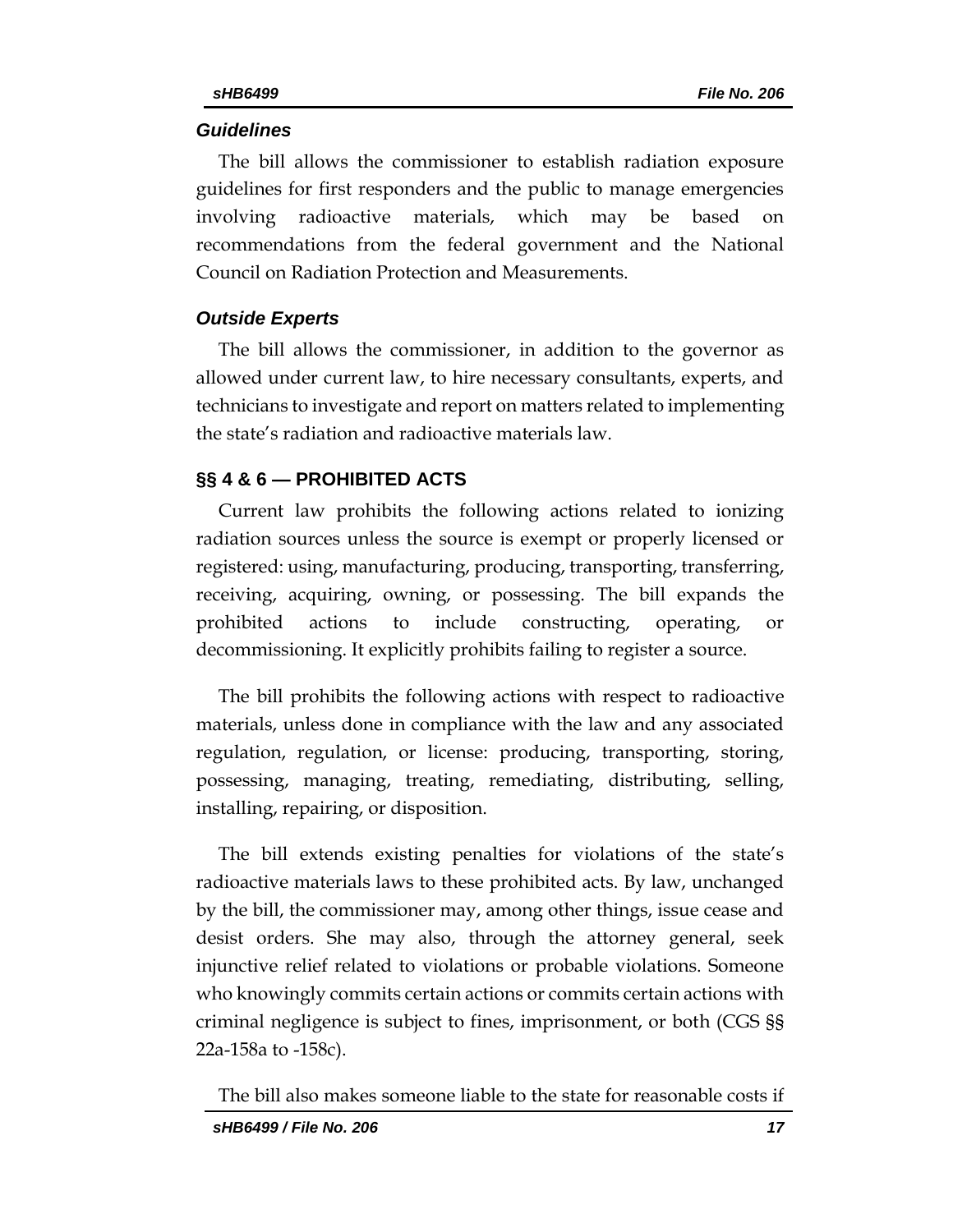they negligently or knowingly violate the radiation and radioactive materials law's prohibited acts; requirements for registration, licensing, and record keeping; or requirements tied to the new regulations, including any associated regulation or order. This includes costs to (1) detect, investigate, control, and abate the violation and (2) restore natural resources to their former condition, if practicable and reasonable. If restoration is not practicable or reasonable, the person is liable for damage caused by the violation. By law, a lawsuit to recover damages, costs, and expenses, does not prevent other remedies.

# **§ 5 — RADIATION CONTAMINATION REMEDIATION**

# *Commissioner Actions*

The bill authorizes the DEEP commissioner to take actions she deems necessary to protect human health and the environment if someone (1) causes or is responsible for certain exposures or contamination related to radioactive material and (2) does not immediately act to prevent, stop, or remedy it to the commissioner's satisfaction. She may investigate, monitor, abate, contain, mitigate, or remove the hazard, pollution, contamination, or potential hazard, pollution, or contamination. The bill allows her to contract with anyone to address the hazards, pollution, or contamination.

This applies to the following:

- 1. an exposure hazard, or potential one, from radioactive materials, radioactive waste, or an ionizing radiation source or
- 2. pollution, contamination, or potential pollution or contamination of natural resources (e.g., land, air, water) due to a discharge, spill, uncontrolled loss, release, leak, seep, or filtration of radioactive material or radioactive waste.

The bill allows the commissioner to take the same actions if the responsible person is unknown and the hazard, pollution, or contamination (or potential ones) is not being addressed by the federal government, a state agency, a municipality, or a regional or interstate authority.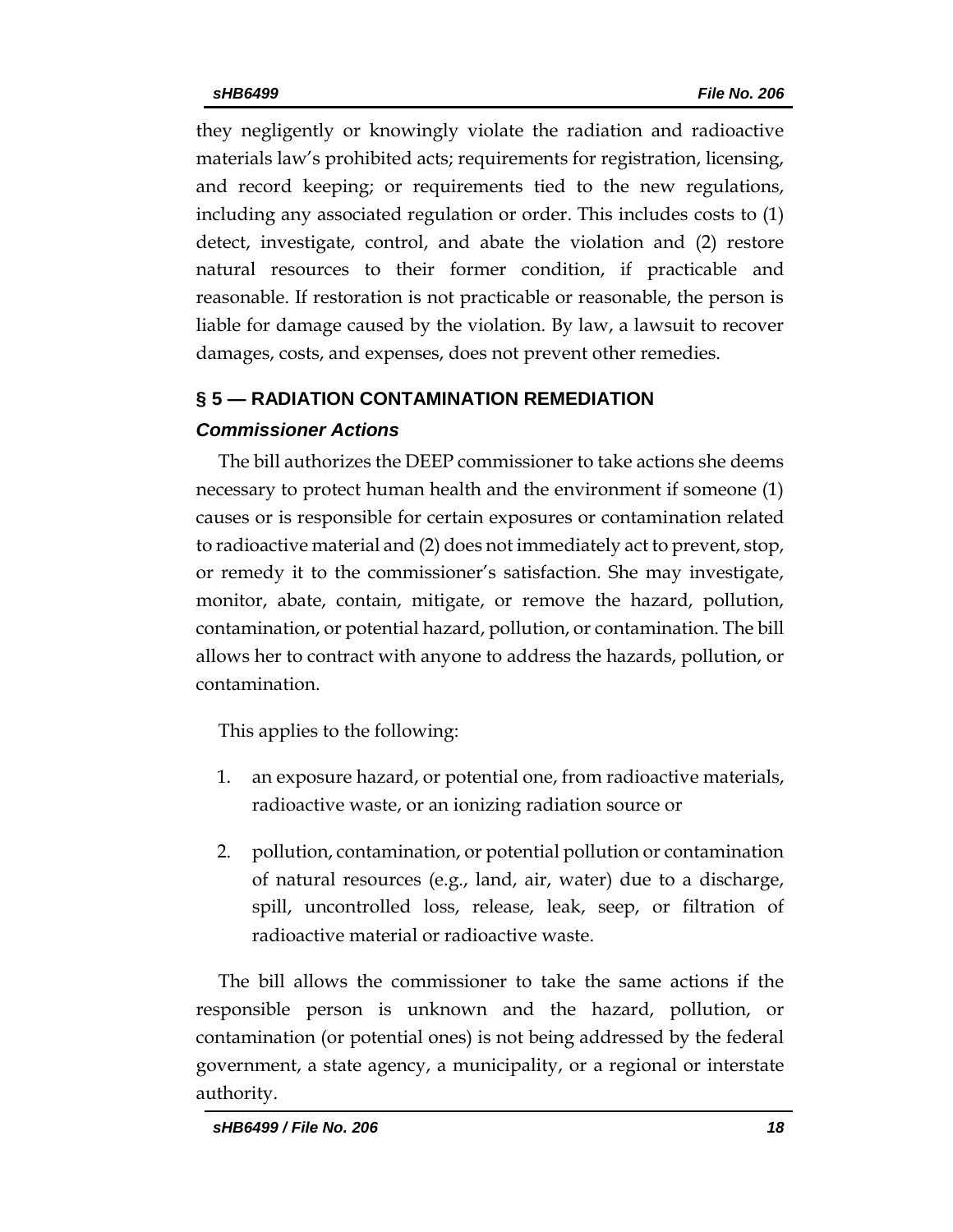## *Liability*

*To the State.* The bill makes anyone who causes or is responsible for the exposure hazards, pollution, or contamination (or potential ones) described above, liable for the costs and expenses incurred by the commissioner to address the situation. It includes the costs and expenses for restoring the natural resources, attorney's fees, court costs, and other legal expenses. The bill allows the commissioner to seek additional compensation or other relief from the court, including punitive damages.

Under the bill, if the hazard, pollution, or contamination (or potential ones) is due to more than one person's action or failure to act, each person is jointly and severally liable. If the commissioner requests it, the bill requires the attorney general to bring a civil action to recover costs and expenses, including those from related contractual obligations, from the responsible person.

If the responsible party is unknown, the bill requires the commissioner to ask the federal government to assume the contractual obligations to the extent allowed under federal law.

*To an Individual.* Under certain circumstances, the bill entitles individuals who prevent, abate, contain, remove, or mitigate an exposure hazard, pollution, or contamination (or potential ones), as described above, to reimbursement of the reasonable costs they incur or spend for their actions. This applies when the exposure, pollution, or contamination (or potential ones) was due to someone's negligent, reckless, knowing, or intentional action or failing to act. If more than one person is responsible, each person is jointly severally liable.

## **BACKGROUND**

## *Agreement State Status*

"Agreement state status" authorizes states to assume NRC responsibility for regulating and licensing byproduct materials (radioisotopes), source materials (uranium and thorium), and certain amounts of special nuclear materials. Among other things, to become an